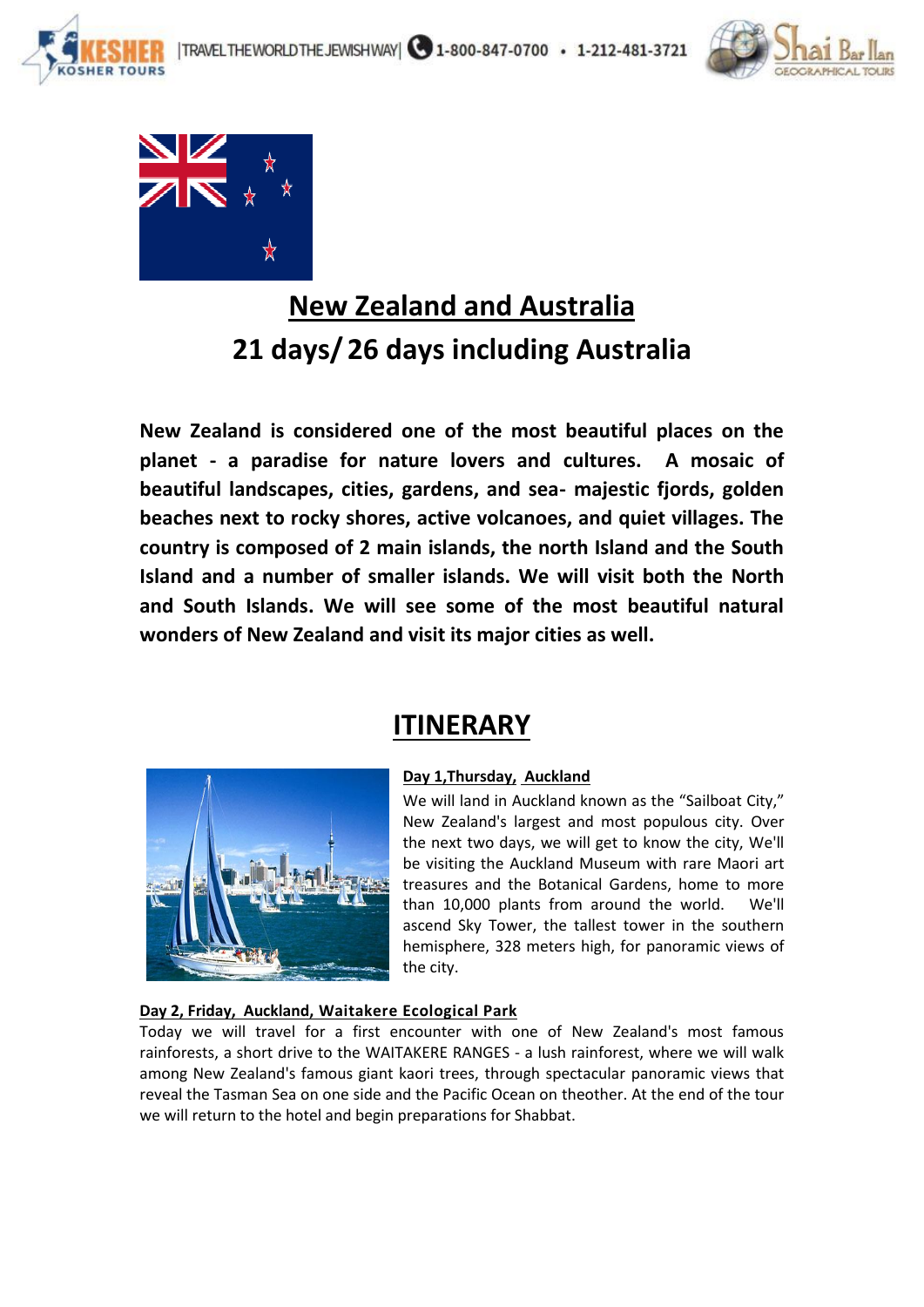

#### **Day 3 Shabbat, Auckland**

After Shabbat prayers and a festive Shabbat meal, we will go for a walk in the hotel area.

#### **Day 4, Sunday, Waitomo Caves - Rotorua**

Today we will visit the Waitomo Caves, where glowing worms are seen creating a spectacular sky-like spectacle strewn with stars. The visit will include a cave cruise. In the evening we will go bathing in the hot baths.

#### **Day 5, Monday, Rotorua**

After breakfast, we will visit Wai-O-Tapu, thermal wonderland! We will see colorful bubbling pools, all natural and completely fascinating. In the evening we will enjoy a Maori folklore show.

#### **Day 6, Tuesday, Rotorua – Lake Taupo – Tongariro**

After breakfast, we will visit Lake Taupo and then visit Tongariro National Park which sits at an elevation of 1967 meters.

#### **Day 7, Wednesday, Tongariro - Wellington**

After breakfast, we will travel to Wellington, the capital of New Zealand, and the second largest city in the country after Auckland. Wellington lies on the southern tip of the North Island. We will take the train to see the views of the area and then continue to the Botanical Gardens. After this visit we will visit Te Papa, New Zealand's famous National Museum. We will enjoy interactive exhibits that illustrate the population of New Zealand, both the native Maoris as well as the immigrants. We will continue to see the city and view the houses of the old Parliament.

#### **Day 8, Thursday, Wellington - Picton - Christschurch**

Today we'll get on a ferry and cross Cook's Strait to the South Island. We'll get off the ferry in Pickton and from there we'll go to Christchurch, the largest city on New Zealand's South Island, the capital of Canterbury County. On the way we will stop for a view of the Marlboro bays and visit a kosher winery, where we will learn about the production of wine and at the end of the tour, taste the wine.

#### **Day 9, Friday, Christchurch, Banks Peninsula including dolphin watching cruise**

Today we will explore the Banks Peninsula where we can see rainforests, cliffs, fjords and volcanoes. We'll get to Akaroa and from there we'll go on a dolphin watching cruise. At the end of the cruise we will return to Christchurch and begin preparations for Shabbat.

#### **Day 10, Saturday, Christchurch**

After Shabbat prayers and Shabbat meals, we'll take a walk. As Christchurch, the city of gardens is also known for its abundance of public parks and landscaped gardens, we'll take a walk in some of the gardens.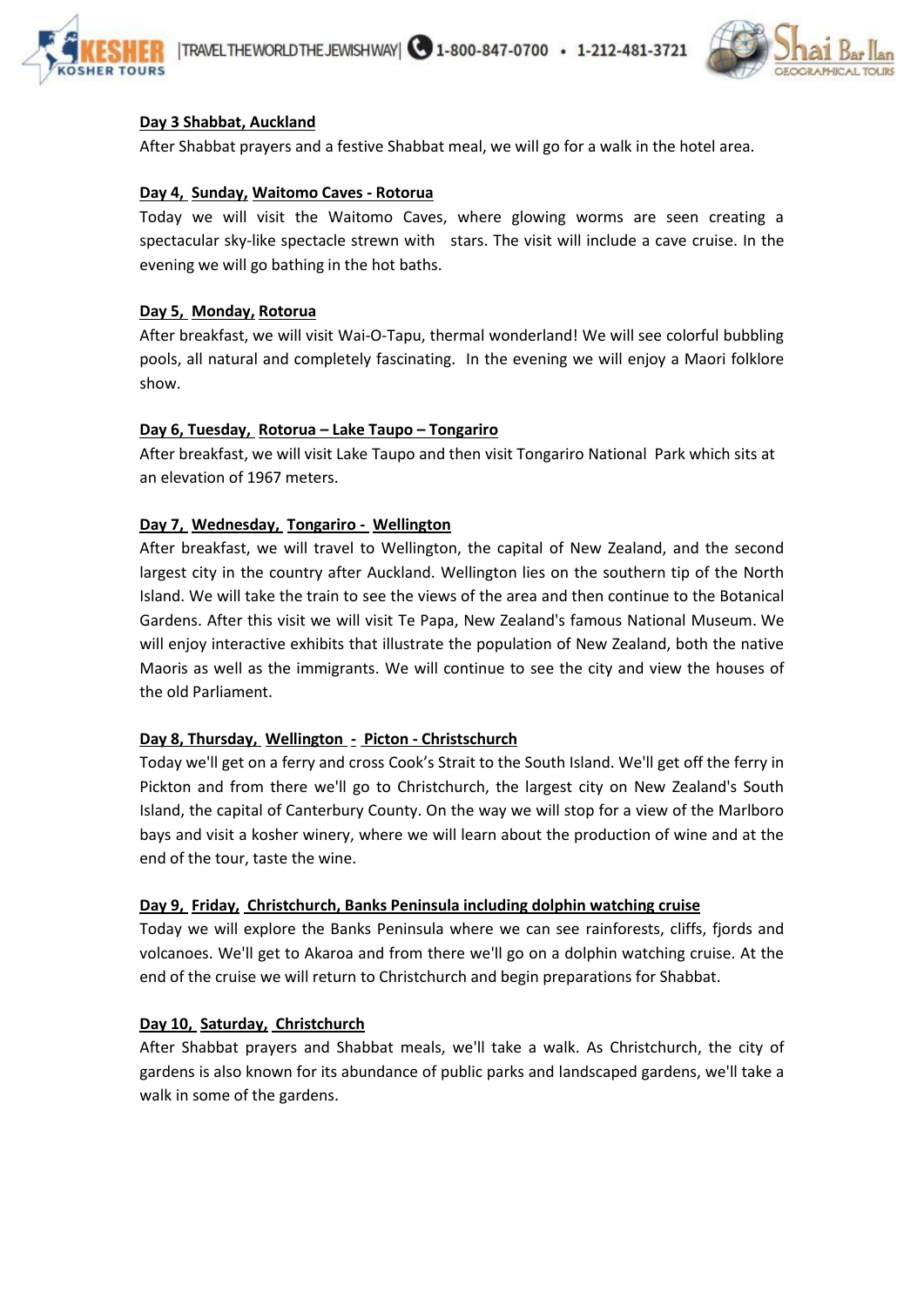



#### **Day 11, Christchurch**

As Christchurch is the last stop of expeditions before they set off for Antarctica training is done here for those who will be working in Antarctica. we will visit the International Antarctic Center, where we will walk among giant images from Antarctica and see how it was discovered and charted. We will meet some of the animals who can survive its harsh climate. At the end of the visit, we will drive towards Nelson passing vines and vineyards. Nelson is the oldest city on the South Island. On arrival we will take a tour of the city.

#### **Day 12, Monday, Abel Tasman Beach Reserve**

After breakfast, we will visit the Abel Tasman Nature Reserve, named after the Dutch captain but Tasman, the Dutch sailor who was the first European to arrive in New Zealand in the 17th century. This is one of the most impressive parks on the South Island. We will arrive at the garden after a short boat ride. We will see the sea lions and enjoy watching the peaceful blue sea water among the trees and mountains.

#### **Day 13, Tuesday, Nelson Lakes Reserve – West Coast – Greymouth**

Today we'll visit the beautiful nature reserves, the Nelson Lakes Reserve and the Paparoa Range Reserve, which features karst views of cliffs and caves integrated into rainforests, where endemic scherry and palm trees stand out  $-$  nicao palms. We'll also get to the Pancake Rocks in Funkaiaki. We will walk among them and see the sea emerging from under them into cave and create the impression of geysers.

#### **Day 14, Wednesday, Greymouth, Franz Joseph Glacier Reserve**

Today we will explore the glacial region of New Zealand extending from the peaks to the west, and we will approach the views of the Franz Joseph Glacier located in a mountainous valley surrounded by waterfalls and high mountains. We'll take a walk in Hokitica Gorge.

#### **Day 15, Thursday, Haast Pass - Queenstown**

After breakfast, we will drive south towards the fjord area and glacial valleys. We'll reach Haast's tiny community, which is on the coast where the wide Haast River meets the Tasmanian sea. We will stop at points where the scenery is especially beautiful. We will drive via Haast Pass and descend to the land of lakes. We will pass through Wanaka and In the evening we will arrive in Queenstown, a resort and ski town on the shores of Lake Wakatifo.

#### **Day 16, Friday, Queenstown, golden miner town of Arrowtown**

Today we will visit the golden miner town of Arrotown. At the end of the visit we will return to Queenstown and do a city tour. We will go by cable car to Bob's Peak for a panoramic view of the city and surrounding area. We also will be able to view those who are bungy jumping from the famous bridge and the motor boats on the nearby lake. We will return to the hotel to prepare for shabbat, have tfilot and our shabbat meal.

#### **Day 17, Saturday, Queenstown**

After Shabbat prayers and our Shabbat meal, we will go for a walk in the hotel area.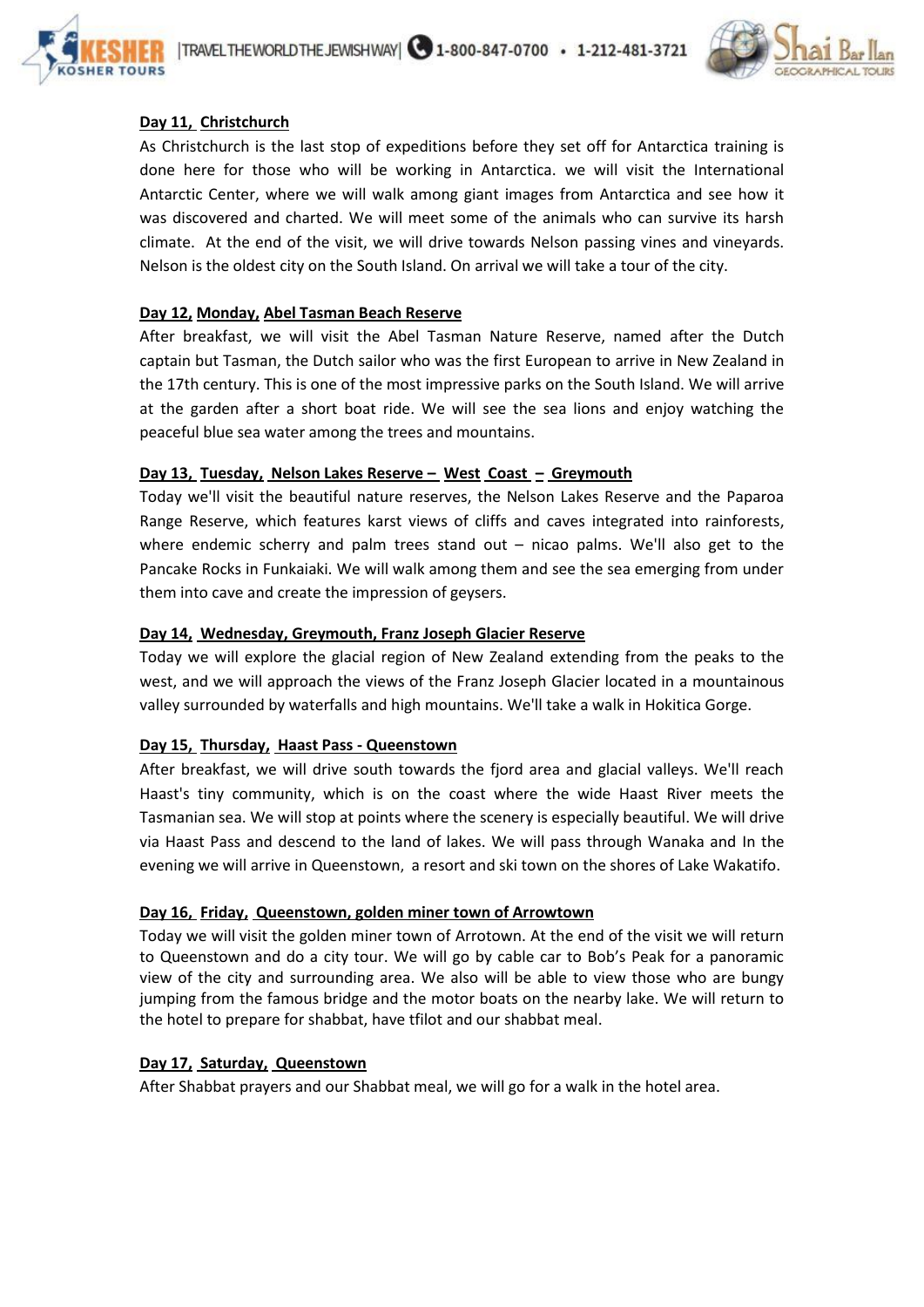



#### **Day 18, Sunday, Queenstown - Milford Sound - Tae Ano**

Today we will drive through the Valleys of Eglinton and Hollyford, cross the Homer Tunnel on the way to the Royal Milford Fjord. We'll take a cruise to one of the most beautiful fjords in New Zealand. From the ship, the views are even more impressive. The steepness and depth of the fjord allows ships to sail only a few meters from the cliffs surrounding it, allowing you to even get wet from the spray of the huge waterfalls that fall into the sea throughout the fjord, and of course enjoy the dramatic sights of the cliffs that fade in the fog, waterbirds, sea lions and seals. At the end of the visit we will go to Te Anau. We'll take a tour of the abyss, including a cruise.

#### **Day 19, Monday, Te Anau** - **Catlins Reserve - Dunedin**

After breakfast we will take a walking route to one of the famous "Kepler" treks. At the end of the trek, We will travel towards the southern shores of the South Island and drive through the Catlins Reserve.

#### **Day 20, Tuesday , Dunedin, Otago Peninsula – Christchurch**

Today we will visit Dunedin and one of the lifestyle houses of the beginning of this century, The House of Avalaston. At the end of the visit we will go to the airport and fly to Christchurch.

#### **Day 21, Wednesday, Christchurch - Back Home**

Our rich and fascinating trip to New Zealand is over and done. We will go to the airport and fly experience-laden back home.

### **Looking to move on to Australia**

#### **Day 21, Wednesday Christchurch - Melbourne , Phillip Island**

This morning we will fly to Melbourne, the capital of Victoria state and the second largest city in Australia. After landing, we will take a tour of the green city on the banks of the Yarra River. We will visit the city center, the railway station, the National Museum, and the Memorial to the Soldiers of Australia and New Zealand. In the evening, after an early dinner, we will take a tour of Phillip Island, famous for the "Penguin Parade" where the penguins go ashore every evening after sunset. Before that, we'll try to get a good time visiting Nobis Rock, which has Australia's largest seal colony.

#### **Day 22, ThursdayMelbourne, Ocean Road - Sydney**

After breakfast we will take the bus for a spectacular day trip along the Great Ocean Road. This road, which runs along Victoria's southeastern coast, is one of the most spectacular in the world. Winding along wooded mountains, with winds-swept beaches and high cliffs, it passes through thick rainforests and high eucalyptus trees. At the end of the tour we will go to the airport and fly to Sydney.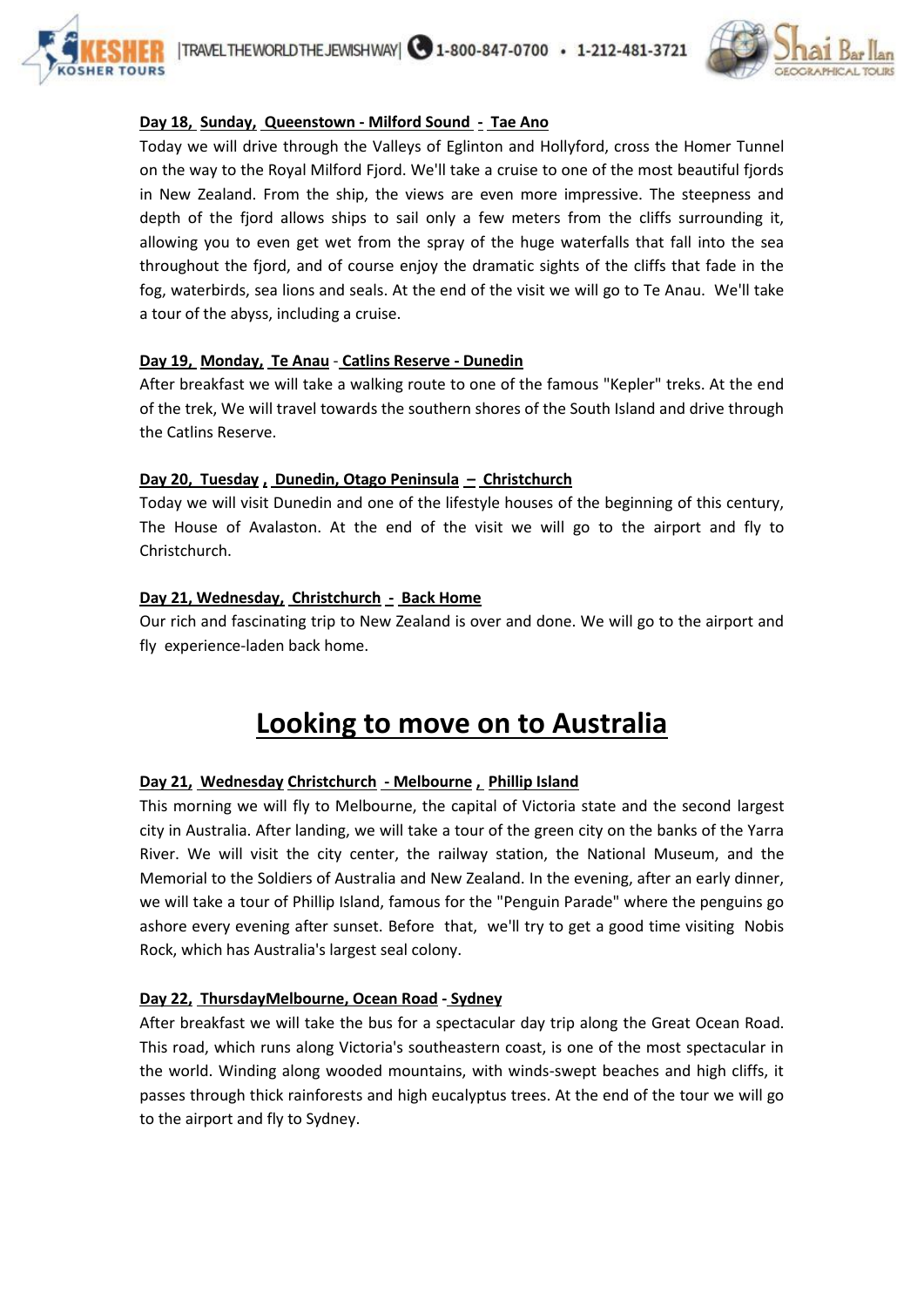



#### **Day 23, Friday Sydney**

Today we will take a tour of this vibrant city**.** We will come to an observation point from which we can see both the Bay Bridge and the Opera House in all their glory. We'll take a walk at Bondi Beach, the rock beach. We will tour the Royal Botanic Gardens - 30 hectares of exotic lawns, gardens and plants, which were actually Australia's first farm.

#### **Day 24,Saturday, Sydney**

After prayers and our Shabbat meal, we will take a walking tour of the hotel area. On Saturday night we'll be strolling through the bustling Darling Bay.

#### **Day 25, Sunday, Sydney, Blue Mountains**

Today we will visit Featherdale Sydney Wildlife Park, a home to the largest collection of Australian animals in the world. We will see the "tasmanian devil" and emus, and feed the wallabies and have photos taken with the koalas.

#### **Day 26, Sydney – Back Home**

Our rich and fascinating trips are over and done. We will go to the airport and fly experience-laden back home.

| <b>Trip ID</b>  | Departure date Landing date |            | <b>Duration</b> | Pax in a<br><b>DBL</b> room | Single in-room<br>supplement |
|-----------------|-----------------------------|------------|-----------------|-----------------------------|------------------------------|
| ENZD1711        | 17/11/2022                  | 10/12/2022 | 21 days         | <b>TBA</b>                  | TBA                          |
| <b>ENZA1711</b> | 17/11/2022                  | 15/12/2022 | 26 days         | <b>TBA</b>                  | TBA                          |

### **Dates, prices, and information that's important to know**

#### **Total trip price**

- Comfortable and air-conditioned tour bus
- First class hotels
- Half board throughout the trip and food provided for making sandwiches for lunch.
- An English speaking guide from the Shai Bar Ilan team
- Entrance to sites mentioned in the program.
- Tips for service providers abroad

#### **Price does not include**

- International flight
- Travel, Health and Baggage Insurance
- Personal expenses such as drinks at meals, phones, etc.
- Personal expenses (drinks not included in meals, laundry, shopping)
- Tip for the Israeli guide (it is customary to give \$5per person per day of travel)
- Shows not included in the itinerary and the price of the trip (details will be given to each trip separately)